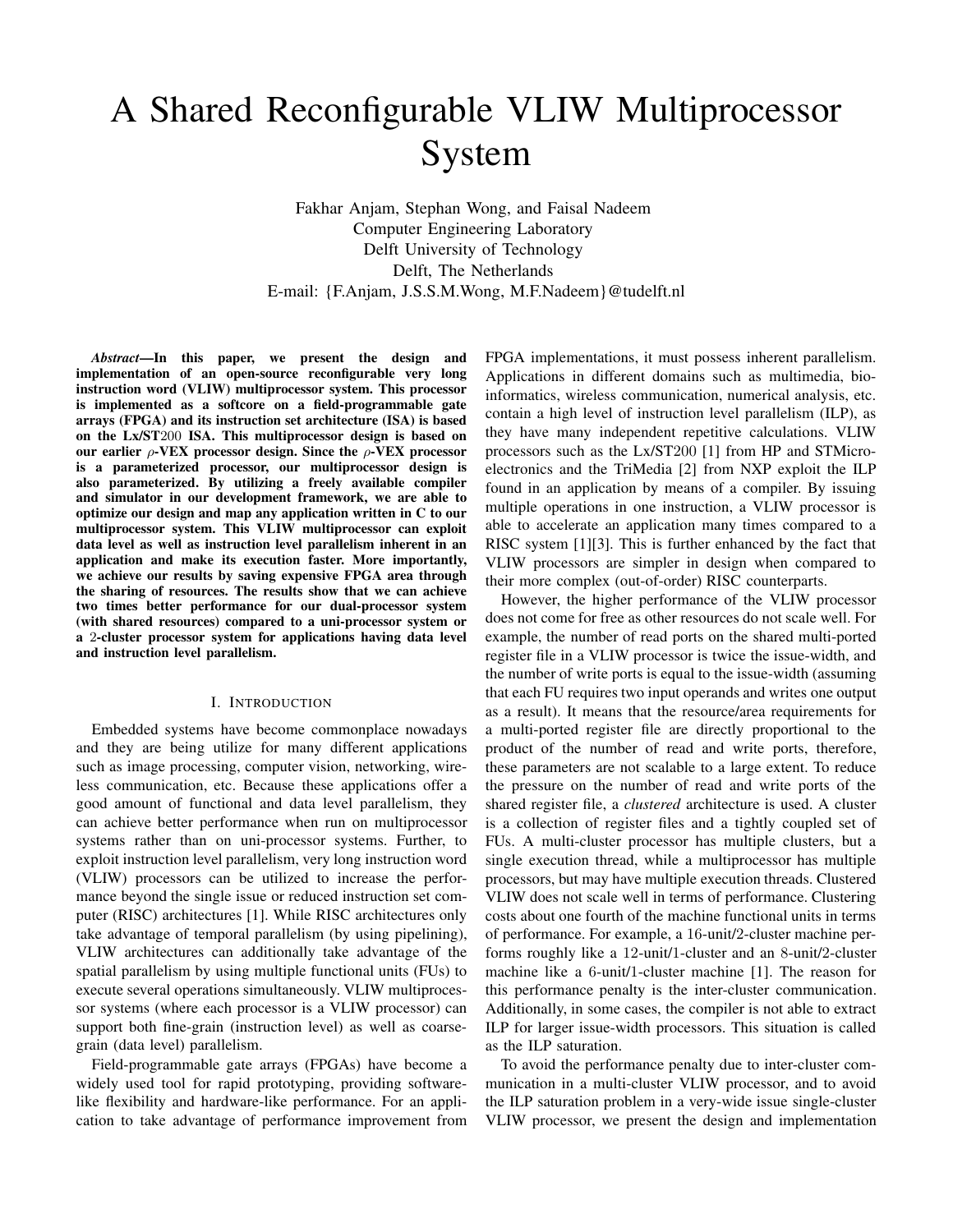of a reconfigurable VLIW multiprocessor system. By utilizing multiple independent processors in our multiprocessor system, we are able to avoid these problems. The base processor of this multiprocessor system is an open-source, extensible and reconfigurable softcore VLIW processor called as the *Delft Reconfigurable VLIW processor* ρ*-VEX* [3][4]. The processor architecture is based on the VEX (VLIW Example) instruction set architecture (ISA), as introduced in [5], and is implemented as a softcore on an FPGA. Parameters of the multiprocessor such as the number and type of processors can be chosen by the designer. All processors of the multiprocessor system have the same ISA but parameters of the individual VLIW processors such as the number and type of functional units, supported instructions, memory-bandwidth, and register file size can be chosen based on the application and the available resources on the FPGA. A software development toolchain including a highly optimizing C compiler and a simulator for VEX is made freely available by Hewlett-Packard (HP) [6]. We present a development framework to optimally utilize the processor system. Any application written in C can be executed on the processor implemented on the FPGA. The ISA can be extended with custom operations and the compiler is able to generate code for the custom hardware units, further enhancing the performance.

The remainder of the paper is organized as follows. Section II explains the rationale behind the project. In Section III, some previous work related to softcore processors and multiprocessors is discussed. The VEX VLIW processor architecture and the available software toolchain are briefly discussed in Section IV. Section V presents our softcore VLIW processor  $\rho$ -VEX. The design and implementation of our multiprocessor system are presented in Section VI. Experimental results are discussed in Section VII. Finally, conclusions are presented in Section VIII.

# II. THE RATIONALE

In [1] and [3], it has been shown that the performance of a VLIW processor is high compared to a RISC processor for applications which have inherent ILP. The most important factor in the design of a VLIW processor is its compiler. Engineering a production-quality, high-performance optimizing compiler is a work requiring person-decades and a great deal of sophistication [5]. Therefore, it is always recommended that VLIW designers start with the available compiler, not the available hardware, when considering the space of possible designs. Based on the above fact, we have chosen to implement a softcore VLIW processor based on the Lx architecture [1], for which the Hewlett-Packard (HP) provides a free software toolchain (C compiler and simulator).

VLIW and superscalar are the two main architectures which can exploit ILP in a single core processor. Both architectures exploit ILP by issuing multiple operations per issue-slot to additional functional units (FUs). The main difference between a superscalar and VLIW processor is that in a superscalar processor, a special control hardware enables the dynamic scheduling of operations while in a VLIW processor, operations are scheduled statically by the compiler. Therefore, the hardware of a VLIW processor is very simple compared to the hardware of a superscalar processor at the expense of a complex compiler. Because a superscalar processor has extra hardware logic for dynamic scheduling, its area and power requirements on a die are higher compared to a VLIW processor, therefore it is less attractive for embedded applications that require small and energy-efficient devices. Therefore, we chose to implement a VLIW processor instead of a superscalar processor as a good (open-source) compiler already exists.

Soft multiprocessor systems as can be found in literature are normally based on some proprietary intellectual properties (IPs), such as the Xilinx MicroBlaze and the Altera NIOS-II softcore processors. The MicroBlaze and the NIOS-II are single issue/RISC type processors, require a license, and are not open-source. VLIW processors are used to increase the performance of applications having ILP beyond a normal RISC processor. It has been shown in [1] that increasing the issuewidth beyond a certain number no longer increases the performance. Additionally, increasing the number of clusters in a VLIW processor does not add too much to the performance, rather reduces the performance in some cases. This performance penalty is due to the inter-cluster communication. In order to avoid this penalty, we designed a multiprocessor system, where each processor is a reconfigurable VLIW processor based on the VEX ISA. Each processor is parameterized, and therefore, a different mix of these processors can be combined to form a multiprocessor system. This VLIW multiprocessor system is able to exploit both instruction level as well as data level parallelism. The design is open-source as well as the development toolchain is freely available.

#### III. RELATED WORK

The first VLIW softcore processor found in literature is Spyder [7]. A compiler toolchain was also made available. Because the designer had to put efforts in both directions, the processor architecture and the compiler, therefore, the processor did not evolve extensively. Instance-specific VLIW processors are presented in [8][9]. These architectures are specific implementations for some applications, and do not represent a more general VLIW processor. A VLIW processor with reconfigurable instruction set is presented in [10]. An FPGA-based design of a VLIW softcore processor is presented in [11]. Additionally, this processor is able to execute custom hardware. It has an ISA that is binary-code compatible with the Altera NIOS-II soft processor. To support this architecture, a compilation and design automation flow are described for programs written in C. The compilation scheme consists of a Trimaran [12] as the front-end and the extended NIOS-II as the back-end. Due to the licensed Altera NIOS-II, this VLIW design is not much flexible and not open-source. In [13], a modular design of a VLIW processor is reported. Certain parameters of the processor architecture could be altered in a modular fashion. The lack of a good software toolchain and the absence of parametric extensibility limited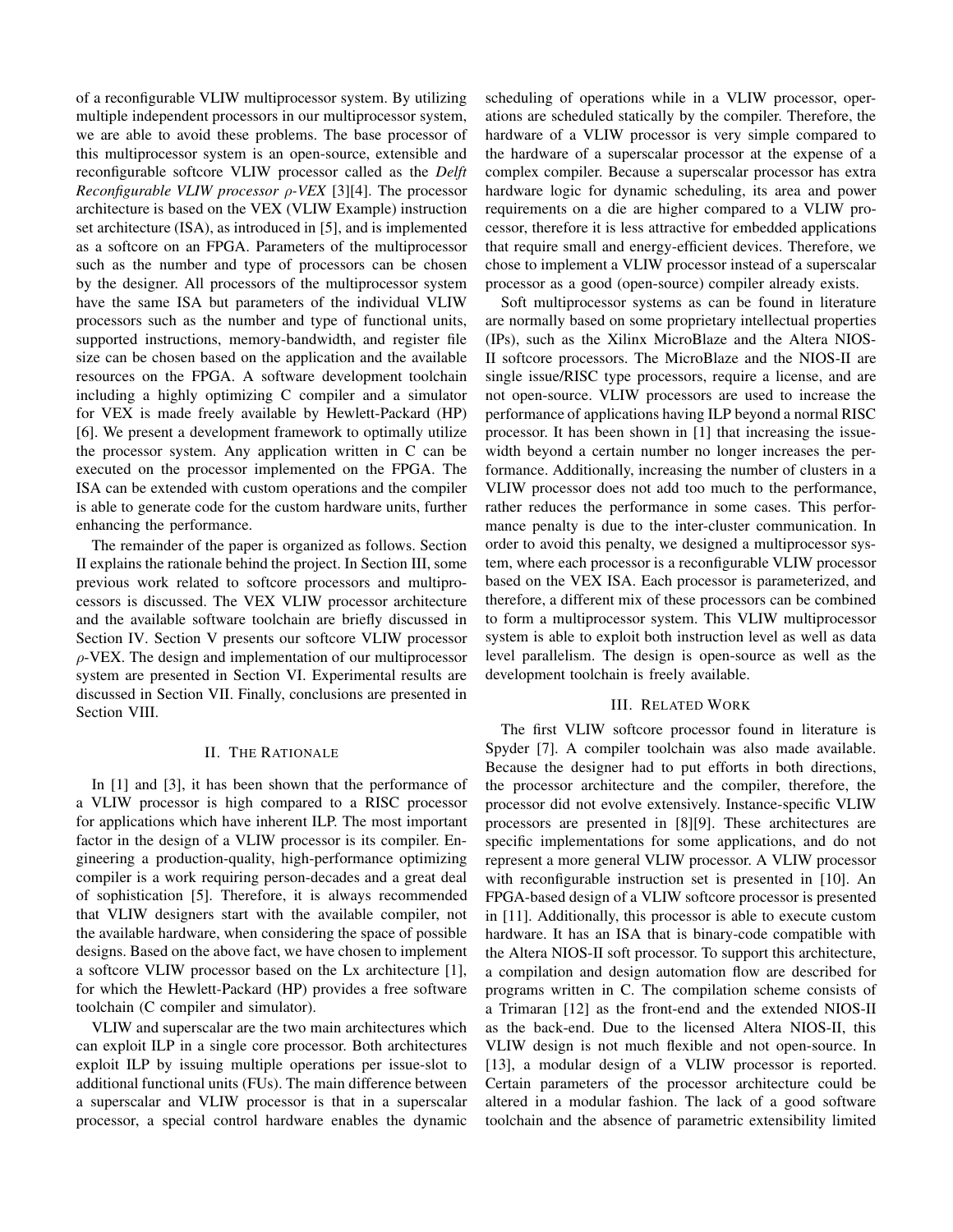the use of this architecture. In [14], the architecture and micro-architecture of a customizable soft VLIW processor are presented. Additionally, tools are discussed to customize, generate and program this processor. Performance and area trade-offs achieved by customizing the processor's datapath and ISA are evaluated. The limitation is the absence of a compiler. In [15], the design and architecture of a VLIW microprocessor is presented without having any toolchain, which restricts the processor usability.

In [3] and [4], we presented the rationale and the design and implementation of an open-source softcore reconfigurable VLIW processor called as the Delft Reconfigurable VLIW processor  $ρ$ -VEX, accompanied by a development framework. The processor architecture is based on the VEX ISA [5].

Softcore multiprocessor systems as found in literature are mostly based on either the Xilinx MicroBlaze or the Altera NIOS-II softcore processors. Altera provides a tutorial [16] for creating a multiprocessor system using their softcore NIOS-II processor. The tutorial provides a complete design flow from hardware building to software programming. [17] gives a design of a symmetric multiprocessing on programmable chips using Altera NIOS-II softcore as the basic building block. Similarly, there are many design and implementations of multiprocessor systems using the Xilinx MicroBlaze softcore processor [18][19][20][21][22]. The main drawback of all these designs is that they are using proprietory softcores which are not open-source. In addition, the NIOS-II and MicroBlaze are single issue processor cores and can not exploit ILP as can be achieved by a VLIW processor core [3].

In this paper, we present the design and implementation of a softcore VLIW multiprocessor system. The base processor of this system is the open-source *Delft Reconfigurable VLIW processor* ρ-VEX previously developed at our group [3][4]. This processor is parameterized in many aspects as discussed above. Parameters of the multiprocessor system such as the number and type of the base processor can be changed. All individual processors of the multiprocessor system have the same ISA, but can have different parameters as discussed above. This VLIW multiprocessor system can exploit both instruction level as well as data level parallelism, while a multiprocessor system based on MicroBlaze or NIOS-II can only exploit data level parallelism. This multiprocessor system can save the performance penalty as is in the case of a multiclustered VLIW processor system, as now the communication is done at processor level. Additionally, we reduced the area/power overhead of the multi-ported register file by utilizing a smaller issue-width VLIW processor (such as 4-issue) as the basic building block for our multiprocessor system instead of using a larger issue-width VLIW uni-processor alone for the application.

# IV. THE VEX VLIW PROCESSOR: ISA AND THE **TOOLCHAIN**

Compared to superscalar and RISC processors, the VLIW architectures require a more powerful compiler, because of operation scheduling. [5] gives the definition of the VLIW

design philosophy as: *"The VLIW design philosophy is to design processors that offer ILP in ways completely visible in the machine-level program and to the compiler"*.

# *A. The VEX System*

The VEX is a system developed according to the VLIW philosophy by Hewlett-Packard (HP) and STMicroelectronics. The VEX includes three basic components [5]:

- 1) *The VEX ISA*: VEX instruction set architecture (ISA) is a 32-bit clustered VLIW ISA that is scalable and customizable to individual application domains. The VEX ISA is loosely modeled on the ISA of HP/ST Lx/ST200 family of VLIW embedded cores [1]. VEX ISA is scalable because different parameters of the processor such as the number of clusters, FUs, registers, and latencies can be changed. VEX ISA is customizable because special-purpose instructions can be defined in a structured way.
- 2) *The VEX C Compiler*: Based on *trace scheduling*, the VEX C compiler is an ISO/C89 compiler. It is derived from the Lx/ST200 C compiler, which itself is a descendant of the *Multiflow* C compiler. A very flexible programmable machine model determines the target architecture, which is provided as input to the compiler. This means that without the need to recompile the compiler, architecture exploration of the VEX ISA is possible with this compiler.
- 3) *The VEX Simulation System*: The VEX simulator is an architectural-level simulator that uses *compiled simulator* technology to achieve faster execution. It provides a set of POSIX-like *libc* and *libm* libraries (based on the GNU *newlib* libraries), a simple built-in cache simulator (level-1 cache only) and an application program interface (API) that enables other plug-ins used for modeling the memory system.

A VEX software toolchain including the VEX C compiler and the VEX simulator is made freely available by the Hewlett-Packard laboratories [6]. The reason behind choosing the VEX architecture for our project is the scalability and customizability of the VEX ISA and the availability of the free C compiler and simulator, which can be used for architecture exploration.

# V. THE ρ-VEX VLIW SOFTCORE PROCESSOR

[3] presents the design and implementation of a reconfigurable and extensible softcore VLIW processor developed at our group. We implemented a 1-cluster standard configuration of the VEX machine for our processor called  $\rho$ -VEX. Figure 1 depicts the organization of our 32-bit, 4-issue VLIW processor implemented on an FPGA. The  $\rho$ -VEX processor consists of *fetch*, *decode*, *execute* and *writeback* stages. The fetch unit fetches a VLIW instruction from the attached instruction memory, and splits it into syllables that are passed on to the decode unit. In this stage, register contents used as operands are fetched from the register file. The actual operations take place in either the execute unit, or in one of the parallel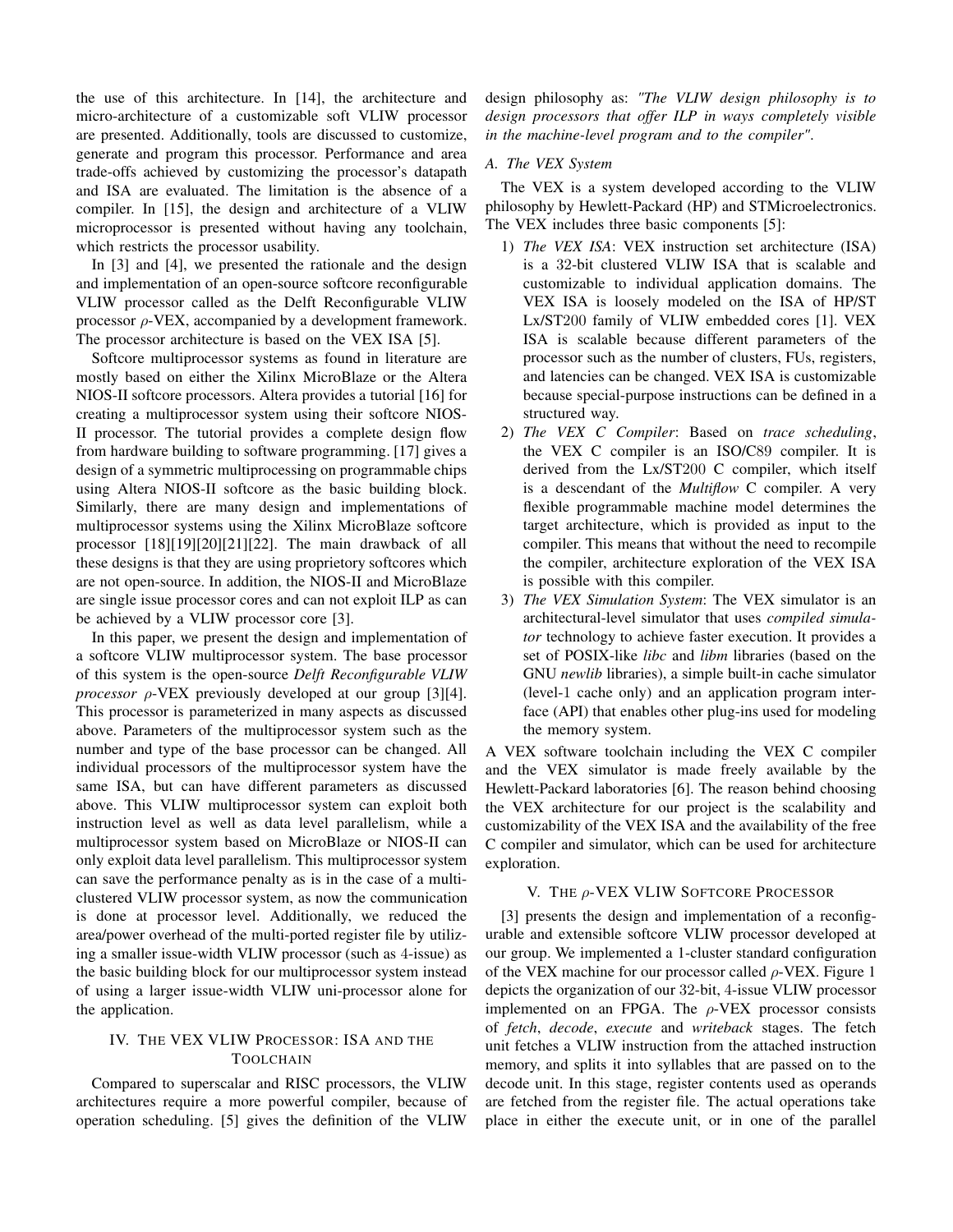

Figure 1. The  $\rho$ -VEX VLIW Processor

*control* (CTRL) or *memory* (MEM) units. *Arithmetic logic unit* (ALU) and *multiplier* (MUL) operations are performed in the execute stage. This stage is implemented in a parameterized manner, allowing the adaptation of the number of ALU and MUL functional units. All jump and branch operations are handled by the CTRL unit, and all data memory load and store operations are handled by the MEM unit. All write activities are performed in the writeback unit to ensure that all targets are written back at the same time. The different write targets could be the *general register* (GR) file, *branch registe*r (BR) file, *data memory* or the *program counter* (PC).

The  $\rho$ -VEX processor implements most of the operations of the VEX operations set. Additionally, it supports reconfigurable operations, as the VEX compiler supports the use of custom instructions via pragmas inside the application code. In the current  $\rho$ -VEX prototype, it takes only a few lines of VHDL code to add a custom operation to the architecture. One of the 24 available reserved opcodes should be chosen, and a template VHDL function should be extended with the custom functionality. Currently, the following properties of  $\rho$ -VEX are parameterized:

- Syllable issue-width
- Number of ALU units
- Number of MUL units
- Number of GR registers (up to 64)
- Number of BR registers (up to 8)
- Types of accessible FUs per syllable
- Width of memory busses

To optimally exploit the processor utilization, a development framework is provided, which consists of compiling a piece of C code with VEX compiler and then generating a VHDL instruction ROM file by assembling the assembly file with our assembler [3]. The ROM file is then synthesized with the rest of the processor VHDL design files.

As the target reconfigurable fabric, the Xilinx Virtex-II PRO *XC2VP30* FPGA was chosen, embedded on the XUP V2P development board by Digilent. All experiments were performed on a non-pipelined  $\rho$ -VEX system with 32, and 64 general-purpose registers (GR). A data memory implemented using Block RAM (BRAM) was connected to  $\rho$ -VEX to store results. The application code was loaded in the instruction

memory before synthesis. Table I presents the resource utilization for the  $\rho$ -VEX processor.

# VI. THE VLIW MULTIPROCESSOR SYSTEM

This section presents the design and implementation of our reconfigurable VLIW multiprocessor system. The base processor of this multiprocessor system is the open-source, extensible and reconfigurable softcore VLIW processor  $\rho$ -VEX [3]. We designed the  $\rho$ -VEX as a non-pipelined processor because of the following reasons:

- *•* a non-pipelined design is very simple compared to a pipelined design
- *•* a non-pipelined design does not require register bypass and pipeline flush logic
- *•* a non-pipelined design requires smaller number of resources and less power due to reduced logic

# *A. Design and Implementation*

We designed our VLIW multiprocessor utilizing the nonpipelined  $\rho$ -VEX processor. A dual-processor system is depicted in Figure 2. The multiprocessor has two independent  $\rho$ -VEX processors. Each processor has its own instruction and data memory. BRAMs are used as data memory and for instruction memory, we use ROM. This is a simple design and it works well for applications with large data sets. For example, if we need to encrypt 100 kbytes of data according to advanced encryption standard (AES) algorithm, we run the application code on both processors each encrypting 50 kbytes of data and then combine the result. Therefore, we can achieve almost twice the performance as compared to a uni-processor system.

Table II presents the resource utilization for our dualprocessor system, where each processor is a 4-issue standard ρ-VEX processor. A universal asynchronous receiver transmitter (UART) module is implemented in the design which is used to transmit the results from the data memories, as well the value of the internal cycle counter from each processor core. A multiprocessor system with any given number of processors can be implemented depending upon the application and the available resources. Parameters of the individual VLIW processors may differ, but the ISA shall remain the same. The ISA can be extended with custom operations and the compiler is able to generate code for the custom hardware units, further enhancing the performance.

#### *B. Resource Sharing in a Multiprocessor System*

Table III presents the resource utilization for the individual modules of our base  $\rho$ -VEX processor. From Tables I and III, we can observe that the *execute* unit for a 4-issue 64-registers

Table I RESOURCE UTILIZATION FOR THE  $\rho$ -VEX PROCESSOR

| $o$ -VEX | No. of Registers | <b>Slices</b> | Max. Frequency (MHz) |
|----------|------------------|---------------|----------------------|
| 4-issue  | 2 ገ              | 9894          | 65.601               |
| 4-issue  | 64               | 14740         | 62.293               |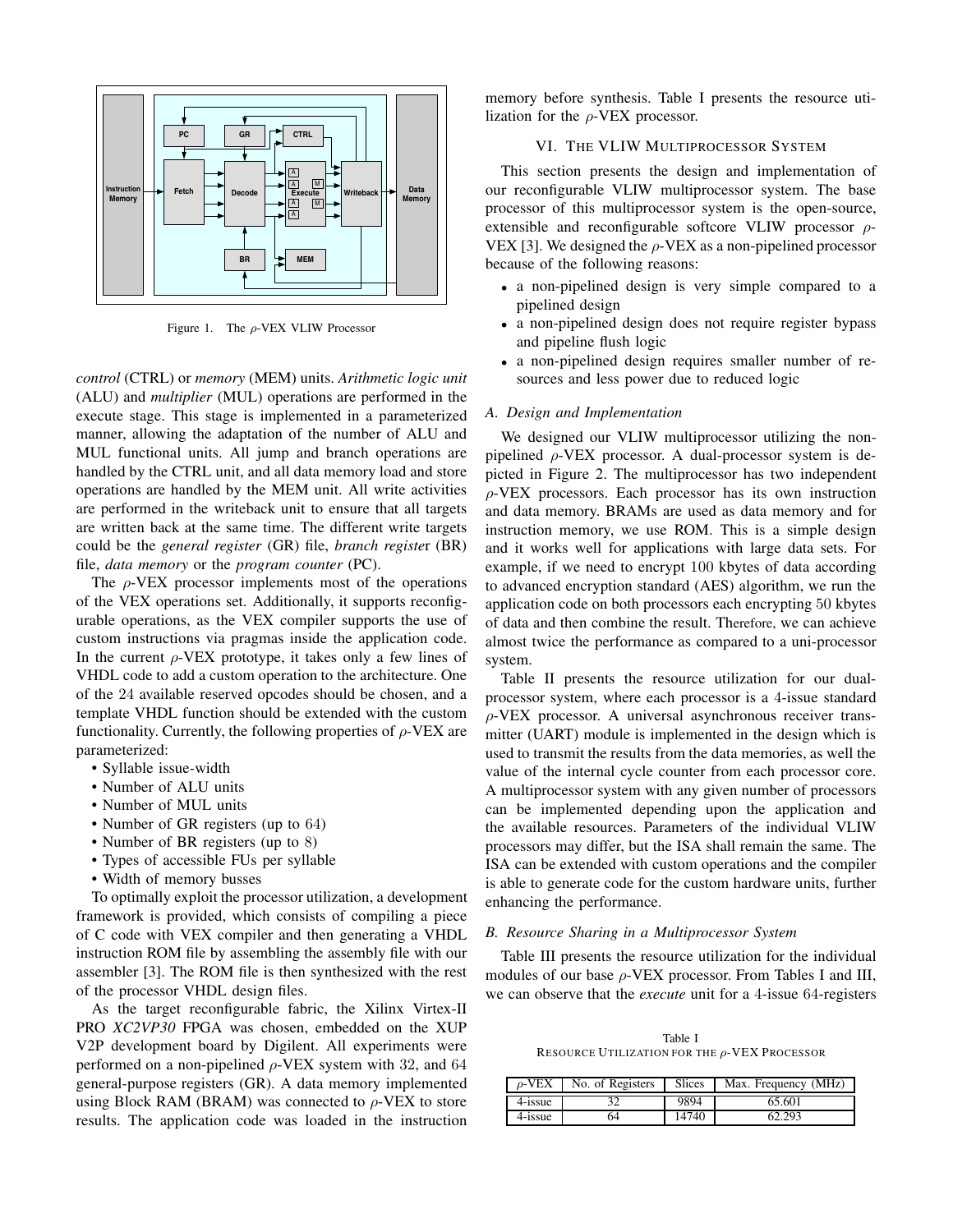

Figure 2. The Dual-Processor System

 $\rho$ -VEX consumes 34% slices of the total design. Instead of putting the execute unit in each processor of the multiprocessor system, we developed a scheme to share it.

Because our base processor  $\rho$ -VEX is a non-pipelined design, we can share the execute unit between two processors. In a non-pipelined processor a new instruction is only fetched when the older one gets executed and results written back. Therefore, there is a possible time when the execute unit is free. We use that time for another processor, and therefore two processors execute their own threads but they have only one execute unit. This saves resources and power for the extra execute unit. In the current design of  $\rho$ -VEX only two cores can share a single execute unit. Therefore, if we need a quadprocessor system, we combine two dual-processor systems each with a single execute unit. Figure 3 depicts the design of our resource-shared (execute-unit-shared) dual-processor system.

Table IV presents the resource utilization for our resourceshared (execute-unit-shared) dual-processor system. The last column in the table shows the slices saved due to the execute unit sharing.

#### *C. The Resource Controller*

The *Resource Controller* unit is added to the design. This unit takes care of the single *execute* unit. It takes inputs from

Table II RESOURCE UTILIZATION FOR THE DUAL-PROCESSOR SYSTEM

| No. of Registers | <b>Slices</b> | Max. Frequency (MHz) |
|------------------|---------------|----------------------|
|                  | 13612         | 61.001               |
|                  | 15856         | 62.293               |
| 24               | 17816         | 61.212               |
| 32               | 19566         | 62.531               |
|                  | 28923         | 62.431               |

Table III RESOURCE UTILIZATION FOR THE 4-ISSUE  $\rho$ -VEX MODULES

| Module          | <b>Slices</b> | $%$ slices of the<br>$\rho$ -VEX Processor | Max. Frequency<br>(MHz) |
|-----------------|---------------|--------------------------------------------|-------------------------|
| Fetch           | 97            | 0.65%                                      | 288.37                  |
| Decode          | 296           | 2.00%                                      | 752.30                  |
| Execute         | 5024          | 34.08%                                     | 79.35                   |
| Writeback       | 172           | 1.16%                                      | 528.05                  |
| CTRL            | 68            | 0.46%                                      | 800.48                  |
| <b>MEM</b>      | 146           | $0.99\%$                                   | 741.86                  |
| BR <sub>8</sub> | 62            | 0.42%                                      | 511.48                  |
| GR 64           | 8594          | 58.30%                                     | 303.01                  |

the *decode* units of both the processor cores and provides these inputs to the execute unit in turn to optimally utilize it. Output from the execute unit is supplied to the *writeback* units of both the cores at the same time. The correct writeback unit writes the results based on the input signals from its corresponding decode unit. Figure 4 depicts the Resource Controller that controls and time shares the single execute unit between the two processors. The Resource Controller utilizes 1606 slices and runs at a maximum frequency of 168.87 MHz. It resolves some conflicts and then multiplexes the signals from the decode units of the two processors. The addition of the Resource Controller improves the critical path of the multiprocessor system by avoiding the logic and connections of the extra execute unit, thereby, increasing the clock frequency of the multiprocessor system.

# *D. Alternate Design of the* ρ*-VEX Processor*

As can be seen from Table III, the execute unit and the multi-ported register file (GR 64) consumes about 92% of the total  $\rho$ -VEX processor slices. In order to reduce the resources for the execute unit, we developed a scheme to share it between two cores. To reduce the slices utilized by the register file, we redesigned our register file. For our 4-issue



Figure 3. The Resource-Shared Dual-Processor System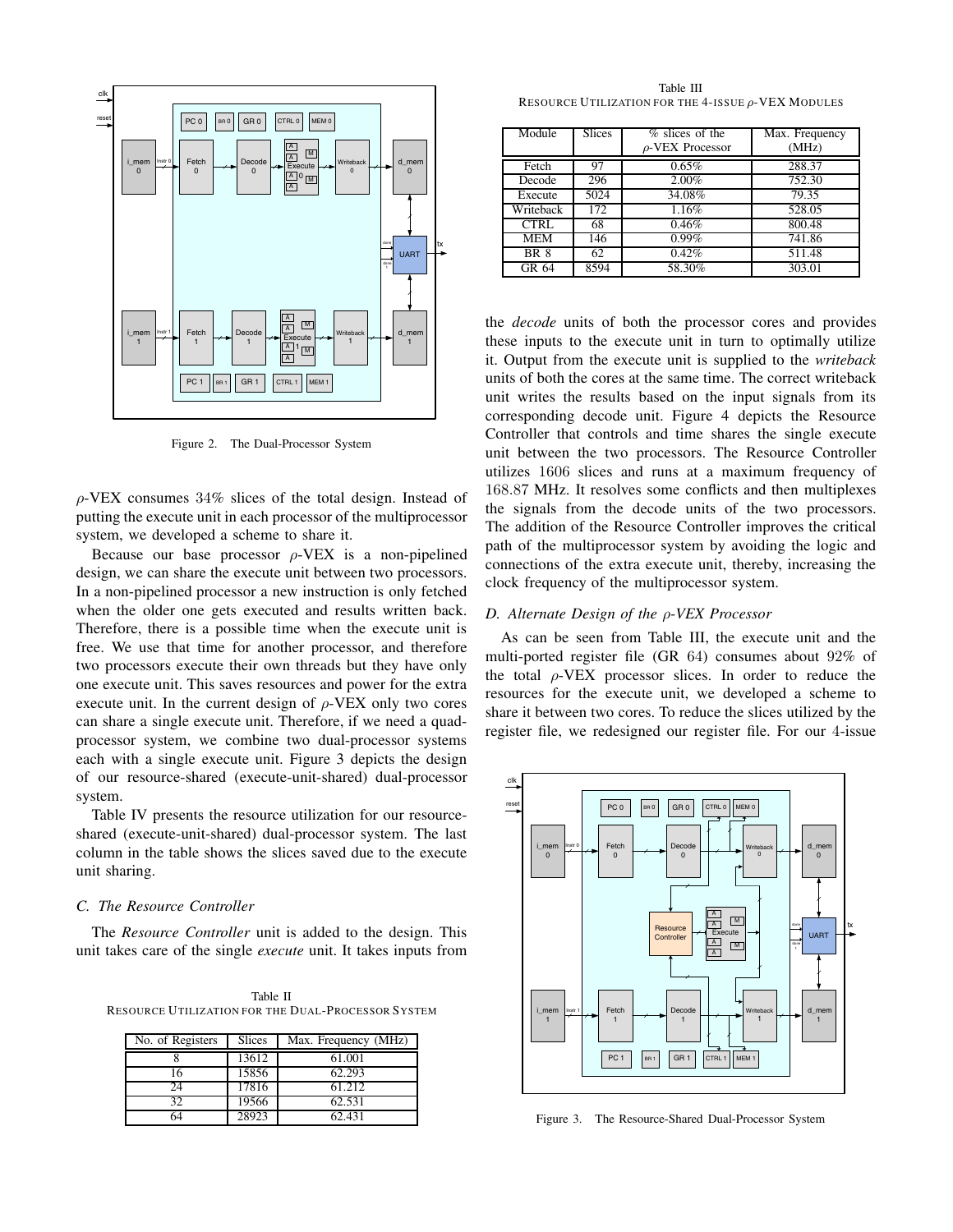| No. of Registers | <b>Slices</b> | Max. Frequency (MHz) | Slices saved |
|------------------|---------------|----------------------|--------------|
|                  | 8958          | 80.500               | 4654         |
|                  | 11276         | 80.266               | 4580         |
| 24               | 13051         | 81.177               | 4765         |
| 32               | 14918         | 80.491               | 4648         |
| 54               | 24212         | 80.324               | 4711         |

Table IV RESOURCE UTILIZATION FOR THE RESOURCE-SHARED DUAL-PROCESSOR SYSTEM

 $\rho$ -VEX processor, we implemented a register file with 4 write and 8 read ports using BRAMs based on [23]. In order to support multiple register ports, the BRAMs are organized into register banks and data is duplicated across various BRAMs within each bank. One of the main limitations of the BRAMbased design of the multi-ported register file is associated with the write ports. This design influences the way registers and instructions are allocated and scheduled [23]. In this design, since registers are distributed across several banks associated with different write ports, registers must be allocated, and instructions scheduled in a manner that avoids contention for the write ports. Therefore, instructions cannot be scheduled to execute in parallel if they produce results in registers that belong to the same register bank. In order to avoid the conflicts for write ports in this design, we developed a *register renaming* technique. This technique is applied at the assembler level after an application source code is compiled with the VEX compiler. The register renaming tool renames registers in the assembly language program generated by the VEX compiler to avoid conflicts for the write ports and generate assembly language program. This final assembly language program is assembled with the  $\rho$ -VEX assembler to generate the executable code for the  $\rho$ -VEX processor. Since our registers are 32-bit wide, each BRAM can provide up to 512 such registers. Out of these 512 registers, we are using 256, which is a four times *over-dimensioning* for the original 64 registers. This over-



Figure 4. The Resource Controller

dimensioning of the registers does not affect the number of BRAMs in our design and ensures that our register renaming tool always have free registers for renaming. This register renaming tool enables the BRAM-based register file to utilize saving a considerable amount of slices without affecting the overall clock frequency of the processor and cycle count for any application. Table V presents the resource utilization for the BRAM-based register file, and the  $\rho$ -VEX processor with the BRAM-based register file.

Based on our new design of the  $\rho$ -VEX processor, we implemented another version of our dual-processor system. Table VI presents the resource utilization for the new multiprocessor designs, both with individual execute units and a shared execute unit. Consequently, we have two alternate designs for the multiprocessor system. If the designer has extra slices, he/she can instantiate the slice-based design. If there are no free slices, the designer can instantiate the BRAM-based design. In terms of performance, there is no difference between these two designs.

#### *E. Application Development Framework*

To optimally utilize our multiprocessor system, we present an application development framework. The framework is depicted in Figure 5. An application program written in C is first partitioned based on the application data. It means that half of the application data is placed in the data memory (BRAM) of one processor and the other half in the data memory of the second processor. Therefore, the application data is split into data1 and data2. Based on data1 and data2, the application code is compiled with the VEX compiler and then assembled with the  $\rho$ -VEX assembler to generate binaries for the two processors of the system. Custom operation definitions (if any) and the target machine model in the form of *machine model format* (.fmm) [5] are provided to both the compiler and the assembler. Machine model specifies the characteristics of the individual  $\rho$ -VEX processor in the multiprocessor system.

#### VII. EXPERIMENTAL RESULTS

We compared the results on three different VLIW processing systems. The first system was a 4-issue  $\rho$ -VEX processor, with 64 registers called as the uni-processor system. The second system was a dual-processor system, using two 4 issue  $\rho$ -VEX processors. A single execute unit was shared between the two processors of the dual-processor system. Each processor in the dual-processor system had 64 registers. We implemented these two systems with BRAM-based register files on the Xilinx *XC2VP30* FPGA. The third system was

Table V RESOURCE UTILIZATION FOR THE BRAM-BASED 4-ISSUE  $\rho$ -VEX PROCESSOR

| <b>BRAM-based</b><br>Design | No. of<br>Registers | <b>Slices</b> | <b>BRAMs</b> | Max.<br>Frequency |
|-----------------------------|---------------------|---------------|--------------|-------------------|
| Register File               | up to $512$         | 256           | 32           | 822.707 MHz       |
| $\rho$ -VEX<br>Processor    | up to $512$         | 6219          | 32           | 64.645 MHZ        |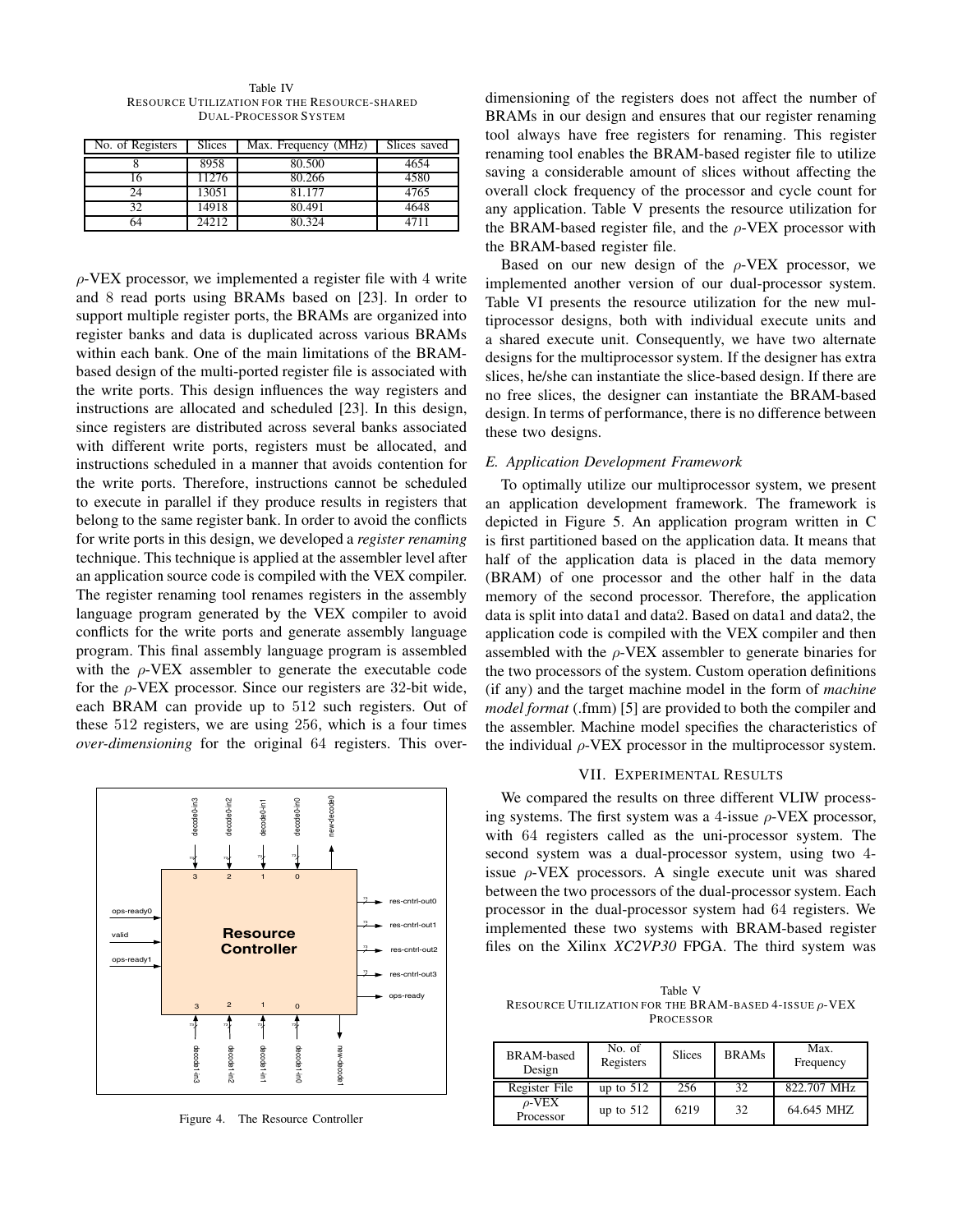Table VI RESOURCE UTILIZATION FOR THE BRAM-BASED DUAL-PROCESSOR **SYSTEM** 

| Multiprocessor<br>Design | No. of<br>Registers | <b>Slices</b> | <b>BRAMs</b> | Max.<br>Frequency |
|--------------------------|---------------------|---------------|--------------|-------------------|
| No-shared<br>Execute     | up to $512$         | 12427         | 64           | 64.651 MHz        |
| Shared<br>Execute        | up to $512$         | 7759          | 64           | 80.500 MHZ        |

a 2-cluster VLIW system, where each cluster had 4 issue slots and 64 registers. This system was simulated using the VEX simulator. We utilized three applications to test the effectiveness of our dual-processor system. These applications are discussed below.

# *A. AES Encryption/Decryption Algorithm*

Cryptographic applications are becoming a crucial part for modern electronic systems. For example, secure data communication and user authentication are implemented in many systems such as online transactions, bank cash machines, etc. Advanced encryption standard (AES) algorithm is one of the most used encryption algorithms in cryptography. The AES algorithm takes an input data of 128 bits and a key of 128, 196 or 256 bits and produces an encrypted output data of 128 bits. For decryption the same key is used as was used in the encryption process. We implemented a 128 bit key version of the AES algorithm.

We encrypted and decrypted a text of 2048 bytes. For the uni-processor system and the 2-cluster system, the C programs for the encryption and decryption are compiled and assembled and the data memory is initialized with the input data of 2048 bytes. For the dual-processor system, the input data is split into two sets each of 1024 bytes. Each processor is provided its own data set and the same application for encryption/decryption runs on it. Each processor reads 16 bytes (*128* bits) out of 1024 bytes from its local memory and encrypt/decrypt them. Therefore, each processor needed 64 iterations to complete its job. The clock cycles needed to complete the whole application for our three different processing systems are presented in Figure 6. It can be observed

Partitioning VEX C **Compiler** -VEX **Assemble** Custom Operation Definition C Application Program C Application Application **(FX** VEX<br>Program **VEX** Assembly -VEX **Binaries** 

Target Machine Model

Figure 5. Application Development Framework

Data 1 ) ( Data 2

Data

from Figure 6 that the dual-processor system completed the execution of the whole application in almost half number of the clock cycles compared to the other two systems.

# *B. Matrix Multiplication*

The second application to test our design is a matrix multiplication program. We created a C program that does a 100-by-100 matrix multiplication. The input matrices are in the data memory of the system. We run the application on our uni-processor system and the 2-cluster system and noted the clock cycles required to carry out the whole multiplication. We then modified the application program for our dualprocessor system. We sent one matrix to both the processors and half of the rows of the other matrix to one processor and rest of the half rows to the second processor. The clock cycles required to compute the multiplication for our three different processing systems are presented in Figure 6. It can be observed from Figure 6 that the dual-processor system completed the execution of the matrix multiplication in almost half number of the clock cycles compared to the other two systems.

# *C. ADPCM Encode/Decode*

The third application is the CCITT ADPCM encode/decode process. The application code is provided by the Sun Microsystems. The ADPCM audio encoding/decoding technique is used for the encoding/decoding of audio (voice) in voice over IP (VoIP) telephony applications. For this benchmark, an input audio signal of 175940 bytes is encoded to a 24 kbps G.723 signal using 8-bit, A-law scheme by one processor of the dual-processor system. The other processor of the dualprocessor system does the decoding process. It decodes a 24 kbps G.723 encoded signal to 175940 bytes audio signal using 8-bit, A-law scheme. Because normally both the encoder and the decoder are implemented in a single module, this application was a good candidate to test our shared-execute unit multiprocessor system. Instead of employing two individual processors for encoder and decoder, we can save valuable resources by using a resource-shared multiprocessor system. The clock cycles required to compute the encode and decode processes on uni-processor, dual-processor and 2-cluster VEX



Figure 6. Cycle Count for AES and Matrix Multiplication